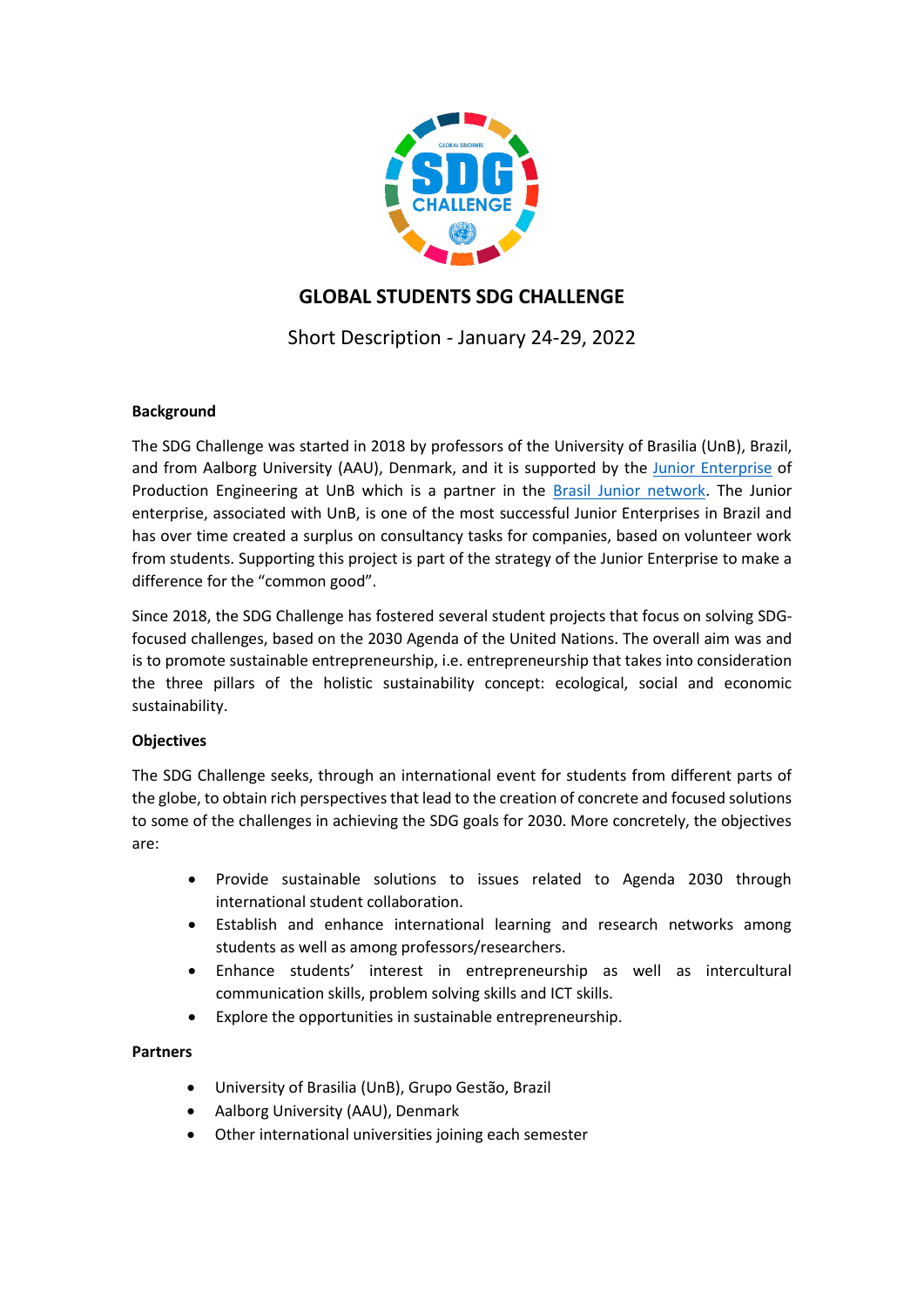#### **Activities**

The activity is based on a biannual cycle, with a biannual face-to-face event that lasts for one week and is organized by Grupo Gestão and hosted by UnB.

The event is be led by students who will settle the themes and general dynamics of the event and whose free initiative will help provide solutions to the selected problems. The model applied for the learning event will be the Problem Based Learning applied in AAU.

Participants are: students from each of the partner universities, plus a facilitator for each of them.

Activities in the face-to-face event are a mix of lectures by invited guest lecturers, fieldwork and facilitated group work where students identify contextualized problems relevant to Agenda 2030 as well as to the own semester curriculum. Output from the face-to-face event will be a number of realistic student project proposals.

The event is followed by periods of  $3 - 4$  months of virtual online student collaboration on the formulated project proposals, with each team of students taking responsibility for a well-defined part of the project theme, and with the professors facilitating the process. The project contents should be aligned with the 2030 Agenda, as well as with the learning outcomes of the semester curriculum. The participating students must always obtain some form of credit for their participation in the face-to-face event and the project work.

#### **Problem**

As in the years of 2019, 2020 and 2021, the focus of the SDG Challenge 2022 will be the megatheme P3RSW (Preventing, Reducing, Reusing, Recycling of solid waste via cooperatives of waste pickers), which targets the context of the improvement of the solid waste chain in Brasília, including the closure of the dumpsite (at the time the second biggest in the world) and the situation of the waste pickers. You can see more about the problem **[here](https://www.sdgchallenge.com.br/megatheme-p3rsw-waste)**. The goal is to have all sorts of students (from humanities, IT/engineering, and others) developing research and solutions to the different problems within the mega-theme. Although it will be recommended that the students develop projects related to the P3RSW mega-theme, other SDG-focused projects are also very welcome.

#### **Time schedule**